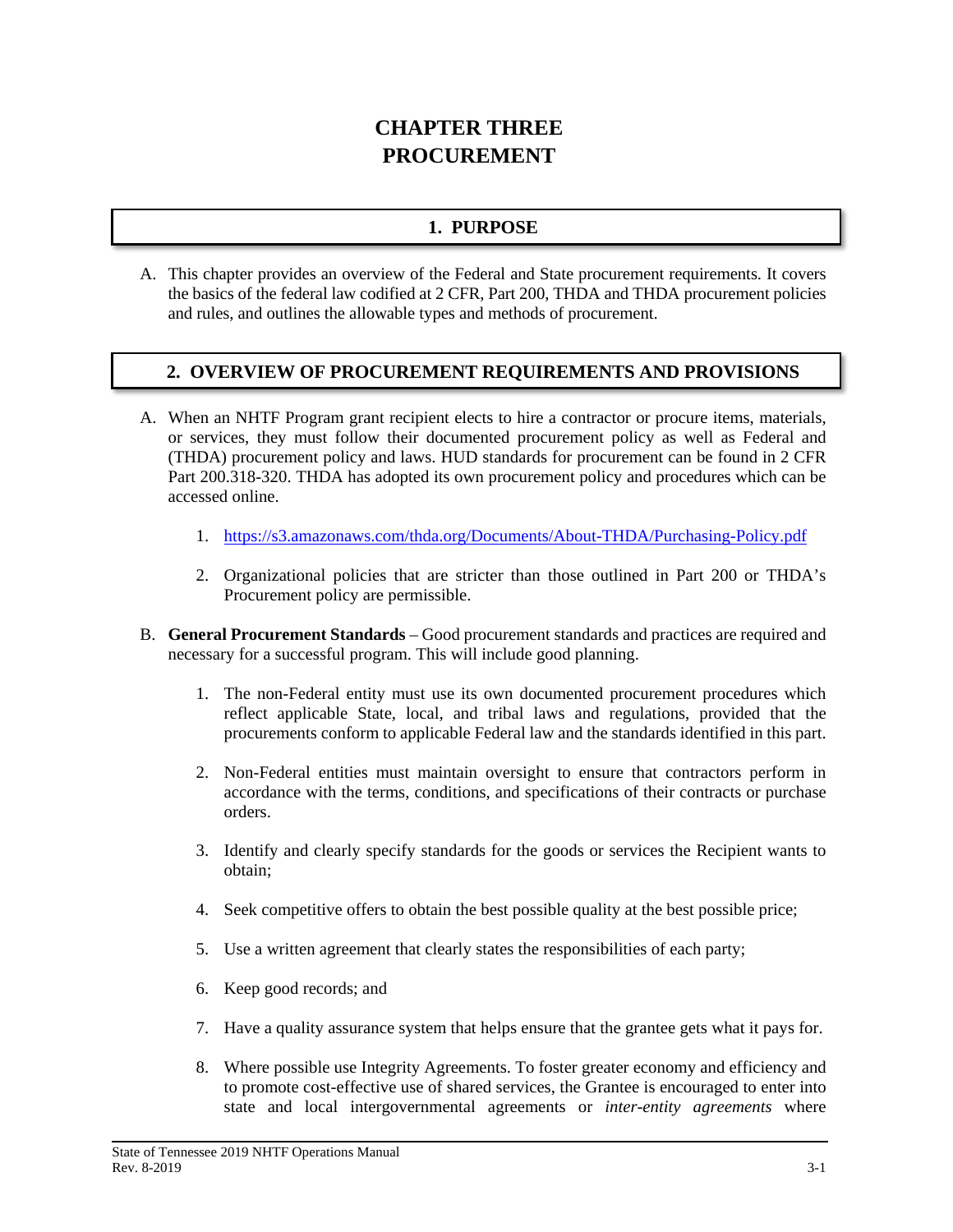appropriate for procurement or use of common or shared goods and services. This is designed to encourage shared services and goods, e.g., strategic sourcing. (See [2 CFR §](https://www.gpo.gov/fdsys/pkg/CFR-2014-title2-vol1/pdf/CFR-2014-title2-vol1-sec200-318.pdf)  $200.318(e)$ .)

- 9. The Grantee is encouraged to use Federal excess and surplus property in lieu of purchasing new equipment and property when this is feasible and when it reduces project costs. (See 2 CFR § [200.318\(f\)\)](https://www.gpo.gov/fdsys/pkg/CFR-2014-title2-vol1/pdf/CFR-2014-title2-vol1-sec200-318.pdf).
- 10. The Grantee is encouraged to use value engineering clauses in contracts for construction projects of sufficient size to offer reasonable opportunities for cost reductions. Value engineering is a systematic and creative analysis of each contract item or task to ensure that its essential function is provided at the overall lower cost.
- 11. The Grantee must award contracts only to responsible contractors possessing the ability to perform successfully under the terms and conditions of a proposed procurement. Consideration will be given to such matters as contractor integrity, compliance with public policy, record of past performance, and financial and technical resources. See also 2 CFR § 200.213 - [Suspension and debarment.](https://www.gpo.gov/fdsys/pkg/CFR-2017-title2-vol1/pdf/CFR-2017-title2-vol1-sec200-213.pdf)
- 12. The Grantee must maintain records sufficient to detail the history of procurement. These records will include, but are not necessarily limited to the following: rationale for the method of procurement, selection of contract type, contractor selection or rejection, and the basis for the contract price.
- 13. The Grantee alone must be responsible, in accordance with good administrative practice and sound business judgment, for the settlement of all contractual and administrative issues arising out of procurements. These issues include, but are not limited to, source evaluation, protests, disputes, and claims. These standards do not relieve the non-Federal entity of any contractual responsibilities under its contracts. The Federal awarding agency will not substitute its judgment for that of the non-Federal entity unless the matter is primarily a Federal concern. Violations of law will be referred to the local, state, or Federal authority having proper jurisdiction.

### **3. PROCURMENT METHODS**

There are 5 (five) options. (See  $2$  CFR § [200.320\)](https://www.gpo.gov/fdsys/pkg/CFR-2018-title2-vol1/pdf/CFR-2018-title2-vol1-sec200-320.pdf) This section is generally based on Circular A-102. One of the options- *micro-purchases*- **is NEW**.

- A. **MICRO PURCHASE PROCUREMENT** Micro-purchases are used for acquisition of supplies or services if the aggregate amount does not exceed the "micro-purchase threshold" (currently \$3,000), as set by the Federal Acquisition Regulation at [48 CFR Subpart 2.1 Definitions](https://www.gpo.gov/fdsys/pkg/CFR-2002-title48-vol1/pdf/CFR-2002-title48-vol1-part2-subpart2-1.pdf) (See 2 [CFR § 200.67\)](https://www.gpo.gov/fdsys/pkg/CFR-2014-title2-vol1/pdf/CFR-2014-title2-vol1-sec200-67.pdf).
	- 1. Micro-purchases may be awarded without soliciting competitive quotations if the non-Federal entity considers the price to be reasonable.
	- 2. To the extent practicable, the non-Federal entity must distribute micro-purchases equitably among qualified suppliers.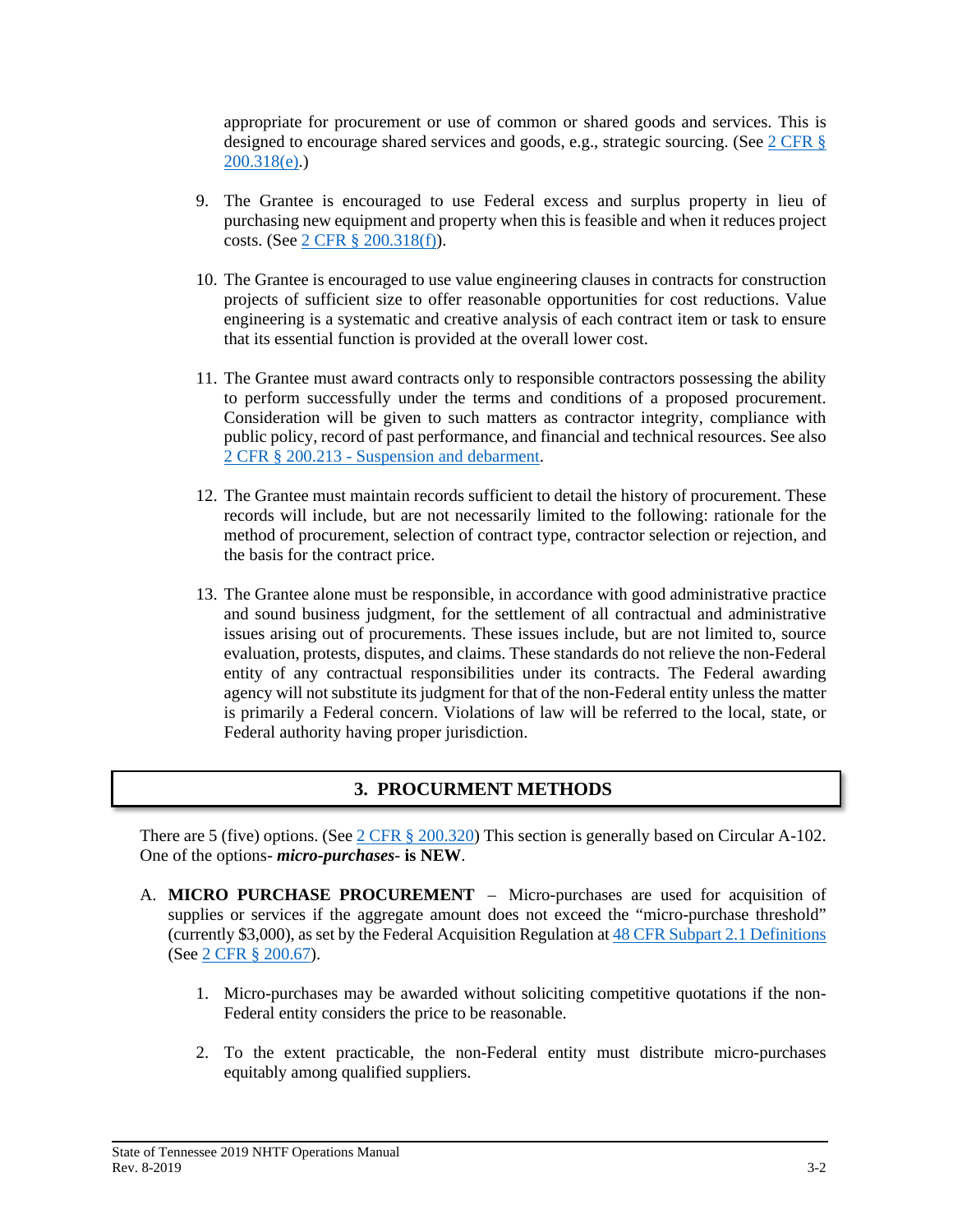- 3. The micro-purchase threshold is adjusted for inflation on a periodic basis.
- B. **SMALL DOLLAR PROCUREMENT** Informal methods that are sound and appropriate are allowed for the procurement of supplies and other property whose total cost is not more than the Micro Purchasing limit (\$3,000 in most cases) and contracts (other than construction) not exceeding the Simplified Acquisition Threshold (currently \$150,000) Informal procurement methods would also apply to professional service contracts of \$10,000 or less.
	- 1. SMALL DOLLAR PURCHASES OF EQUIPMENT, SUPPLIES AND NON-PROFESSIONAL SERVICES – Price or rate quotations must be obtained from a minimum of 3 qualified sources.
		- a. These quotations may be obtained in writing, over the internet or by telephone as long as the Grantee keeps a written record of the price quotations in the grant file. The contract should be awarded to the source with the lowest price quotation.
	- 2. PROFESSIONAL SERVICE CONTRACTS (LESS THAN \$10,000) Prior to the performance of any professional services, a written request for statements of qualifications must be sent to at least 3 firms that offer the type of service the grantee wishes to procure. Copies of these letters must be on file. Advertising for statements of qualifications is not required if the professional service contract amount is less than \$10,000. The contract must be awarded solely on the basis of qualifications and cost.
- C. **PROCUREMENT THAT REQUIRES FORMAL BIDDING** Procurement of equipment, non-professional services and construction contracts whose total cost is more than the Micro Purchase limit (\$3,000 in most cases) must formally advertised for sealed bids or competitive proposals and a public bid opening in a newspaper of general circulation.
	- 1. ADVERTISEMENT REQUIREMENTS The invitation to bid must be published in a newspaper of general circulation at least **14 days** prior to the public bid opening. To avoid delays, a Grantee may wish to publish the invitation for bids in the newspaper of the closest major city (Knoxville, Nashville, Memphis or Chattanooga) to gain wider circulation and thereby increase chances of receiving at least 3 bids. The cost of publication is an administrative expense.
	- 2. BID SOLICITATION Bid Solicitation must be a free, open competitive process. Every effort must be made to solicit minority and female businesses. The Grantee should not structure its procedures in order to keep business "in town". Absolute fairness must prevail in every aspect of the program, and any questions concerning conflict, or apparent conflict of interest should be discussed with THDA.
	- 3. BID SELECTION **A minimum of three (3) bids must be received.** Bids will be opened on the date and time previously established. A bid tabulation form will be prepared. The owner will select the lowest qualified bid. **THDA requires that the project be re-bid if there are not at least three (3) valid bids in response to the invitation for bids.**
		- a. If the project is re-bid and 3 bids still are not obtained, contact THDA for an exception to the 3 bid requirement. THDA may consider your project as a sole source procurement and/or allow you to award the contract with less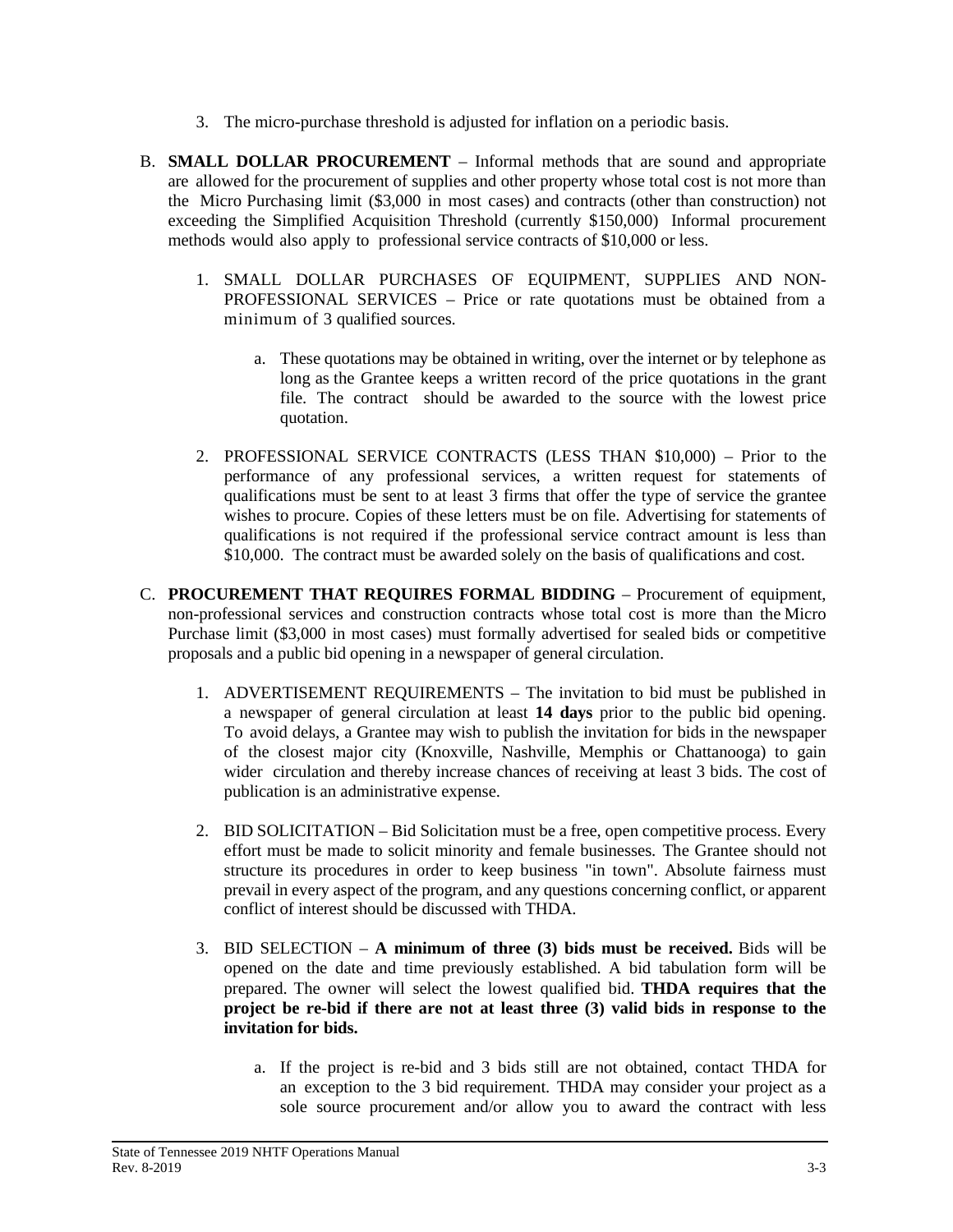#### than 3 bidders. **Written permission must be obtained from THDA before you may award a contract with less than three bids.**

- b. Should the Grantee/owner decide to select a bid other than the lowest qualified bid, the Grantee/owner should state the reasons/justification in writing. If the owner's justification is not acceptable, the owner will be required to finance any rehabilitation amount that exceeds the lowest qualified bid through his/her personal resources.
- c. The Grantee will reject a bid in instances where the bid exceeds the cost estimate by a percentage determined by the Grantee in its policies and procedures, unless a review of the cost estimate demonstrates an error. If a low bid is under the cost estimate, a meeting will be arranged with the contractor to assure that his cost is within reason and will allow him to satisfactorily complete the job. The homeowner will be advised if no acceptable bids are received on their house and the project will be re-bid.
- 4. **REBID OR CHANGES IN SCOPE** If all bids exceed the amount of the construction budget, Grantees *may not* negotiate solely with the low bidder. The project can be re-bid or changed in scope. If the scope of the project is changed, then each bidder must be given the opportunity to bid again. Bidders must be informed that they have the right to change their original unit prices as long as they conform to the revised bid specifications. Grantees must maintain documentation to demonstrate that this process was followed.
	- a. **DEDUCTIBLE AND ADDITIVE ALTERNATES** Bid specifications for construction projects may contain deductible alternates. By definition, a *deductible alternate* is a portion of the project that can be deleted to bring construction costs within the budget if all bids received exceed the funds available for construction. The deductible alternates must not change the scope of the project. Bid specifications for construction projects may also contain additive alternates.
	- b. **DISQUALIFIED CONTRACTORS** The Grantee must disqualify a contractor from bidding on projects when the contractor is listed on HUD's Limited Denial of Participation and Voluntary Abstention List (the "Debarred List").
	- c. A Grantee may also disqualify a contractor from bidding on projects when:
		- i. There is documented proof that the contractor has not paid material suppliers; or
		- ii. The contractor has not completed projects within the allotted time frame; or
		- iii. There exist complaints by property owners about quality of work and performance.
- 5. **PROFESSIONAL SERVICE PROCUREMENT (MORE THAN \$10,000)** Professional service procurement procedures must be followed prior to the performance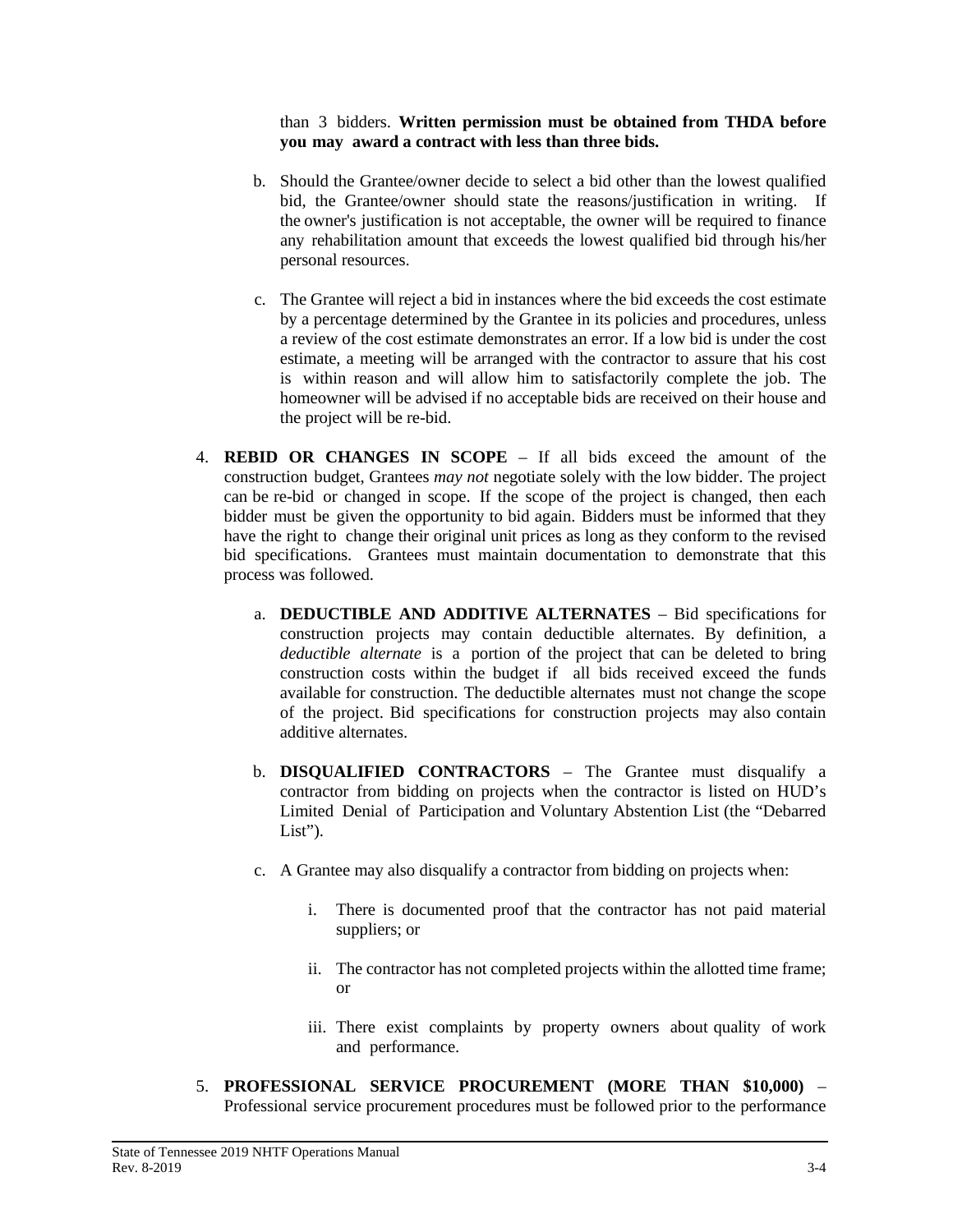of any work by the professional service contractor to be paid with HOME funds. The Grantee may publicly advertise for proposals or solicit requests for proposals from at least 3 firms that offer the type of service the Grantee wishes to procure.

- a. Once the proposals have been received, the preferred method of review is by a committee of at least three people who have technical knowledge of the type of service being considered.
- b. The review, including the criteria for selection, should be thorough, uniform and well-documented. The reviewers should have no potential conflicts of interest with any of the firms or individuals under review (i.e., family relationships, close friendships, or business dealings).
- 6. **NONCOMPETITIVE PROPOSALS** clarified to specify that it can be used only under certain conditions, e.g. when only one or more of the following factors apply. The documentation of this process is important. The factors to be considered include:
	- a. The item is available only from a single source;
	- b. The public exigency or emergency for the requirement will not permit a delay resulting from competitive solicitation;
	- c. The Federal awarding agency (or pass-through entity) expressly authorizes this method in response to a written request from the non-Federal entity;
	- d. After solicitation of a number of sources, competition is determined inadequate.

### **4. PROCUREMENT REVIEW**

- A. Upon request of THDA, the Grantee must make available: (See  $2 \text{ CFR } \S$  [200.324\)](https://www.gpo.gov/fdsys/pkg/CFR-2014-title2-vol1/pdf/CFR-2014-title2-vol1-sec200-324.pdf).
	- 1. Technical Specifications. The technical specifications on proposed procurements where THDA believes the review is needed to ensure that the item or service specified is the one being proposed for acquisition.
	- 2. Procurement Documents. Upon request of THDA, the Grantee must make the procurement documents (e.g., requests for proposals, invitations for bids, or independent cost estimates) available for pre-procurement review when:
		- a. The Grantee procurement procedures or operations fail to comply with the procurement standards in Part 200; or
		- b. The procurement is expected to exceed the Simplified Acquisition Threshold (currently \$150,000); and
		- c. The procurement is to be awarded without competition or only one bid/offer is received in response to a solicitation; or
		- d. The procurement specifies a ''brand name'' product; or